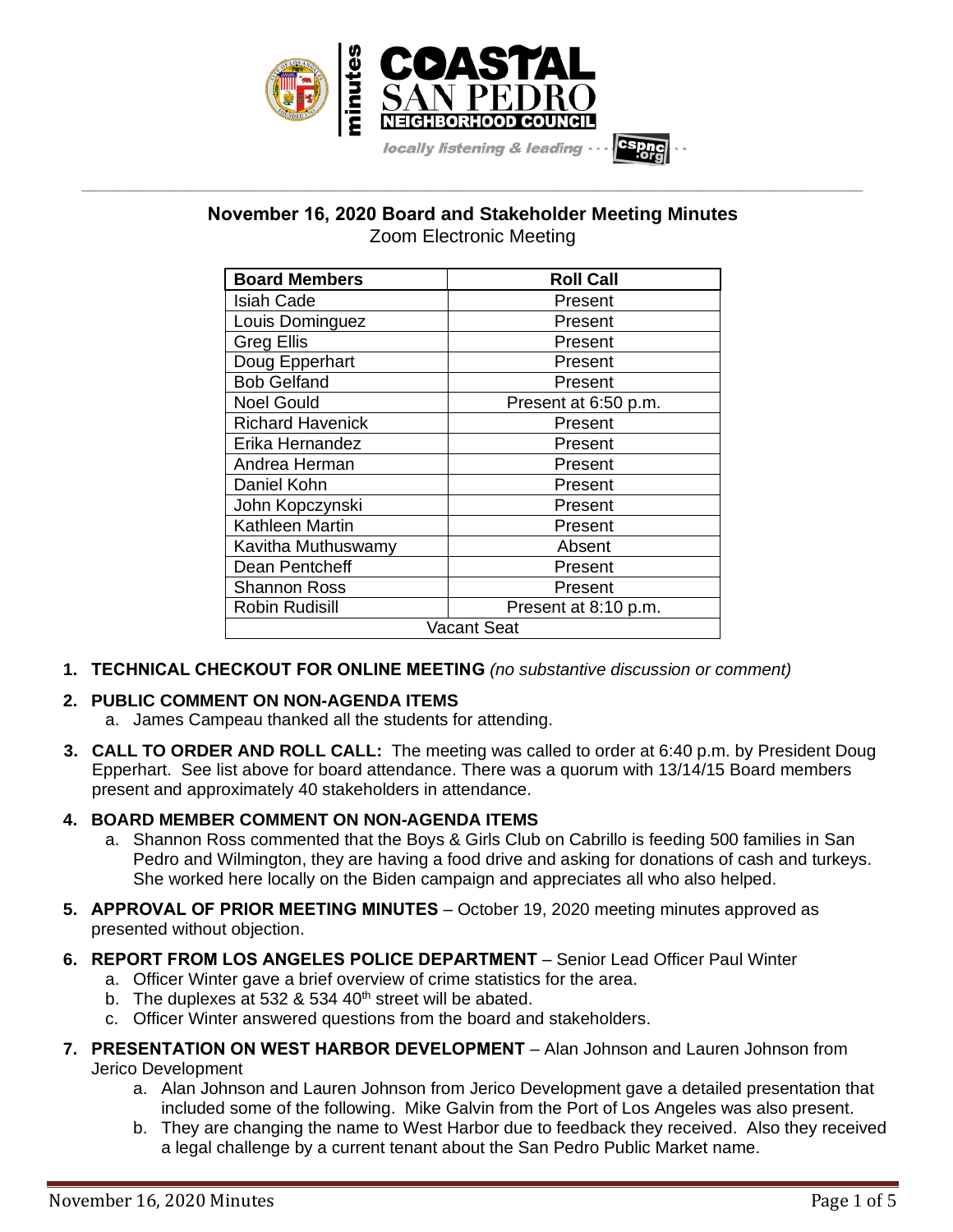- c. Originally, they had 1,200 feet of a public market type use, however that has not come to fruition, so now they are going to small food and beverage venues.
- d. The theme for West Harbor is based on international maritime signal flags
- e. They will be ready to start construction in early 2021, relative to leasing and financing.
- f. They are reworking everything to allow for maximum outdoor dining.
- g. They are looking to include dog parks, and other outdoor public use spaces.
- h. For more information, please visit the new website [www.westharborla.com.](http://www.westharborla.com/)
- i. The presenters answered questions from the board and stakeholders.

#### **8. RECOMMENDATION FOR OPENING PARKING LOT AT JOAN MILKE FLORES PARK** – *Coastline and Parks Committee*

Whereas, people are parking dangerously along the north side of Paseo del Mar by Joan Milke Flores park creating a hazard for cyclists, pedestrians, and other drivers, and

Whereas, Point Fermin Park is completely open to public parking,

Resolved, Coastal San Pedro Neighborhood Council urges the Department of Recreation and Parks to reopen the Joan Milke Flores parking lot during park hours, and

Further Resolved, the Coastal San Pedro community is very concerned about these problems and requests that the Department of Recreation and Parks and Department of Transportation work with the community on other solutions as well.

**Motion** by **Kathleen Martin** to amend the motion to delete the first paragraph, second by **Isiah Cade**, and failed with 2 yes (Martin and Ross), 10 noes (Dominguez, Ellis, Gelfand, Gould, Havenick, Herman, Kohn, Kopczynski, Pentcheff, and Rudisill), and 3 abstentions (Cade, Epperhart, and Hernandez) **Motion** from committee as presented passed with 13 yes (Dominguez, Ellis, Epperhart, Gelfand, Gould, Havenick, Hernandez, Herman, Kohn, Kopczynski, Martin, Pentcheff, and Rudisill), 1 no (Ross), and 1 abstention (Cade),

### **9. REQUEST FOR RETURN OF PUBLIC MAILBOXES** – *Coastline and Parks Committee*

*Resolved*, Coastal San Pedro Neighborhood Council requests Congresswoman Nanette Barrigan help us to have the mail boxes that were recently removed from 1840 South Gaffey Street and the two in front of the main post office on Beacon Street returned.

Be it further resolved, the Coastal San Pedro Neighborhood Council requests that a mailbox be returned to the northwest corner of Pacific Avenue and West 39th Street.

Motion from committee passed with 15 yes (Cade, Dominguez, Ellis, Epperhart, Gelfand, Gould, Havenick, Hernandez, Herman, Kohn, Kopczynski, Martin, Pentcheff, Ross, and Rudisill), 0 no, and 0 abstention.

### **10. MOTION REGARDING FUNDING FOR, AND OPENING OF SUNKEN CITY TO LATERAL ACCESS** – *Coastline and Parks Committee*

*Whereas*, the Sunken City area of Point Fermin Park as well as Point Fermin Park in general and the Pacific Overlook provide some of the state's most spectacular ocean view sheds, and

*Whereas*, the California Coastal Act, certified Coastal San Pedro Land Use Plan, and San Pedro Specific Plan require that Sunken City be opened for lateral access to the public as a visitor serving destination in order to enjoy the spectacular views, and

*Whereas*, the Appendix C special features map of the San Pedro Specific Plan (see attached) indicate that opening Sunken City to lateral access is third in order of priority—even over the Lighthouse trails—and that the map also shows where the Sunken City trail leads, and

*Whereas*, the City of Los Angeles funded a \$100,000 geotechnical study to determine the feasibility of opening Sunken City to lateral access, and

*Whereas*, the geotechnical study revealed that while the lower portion of Sunken City is and would likely remain unstable, but that the upper portion of Sunken City where lateral access would be allowed IS stable, and

*Whereas*, the geotechnical study concluded that the area could be prepared for lateral access at an estimated cost of between \$3.5 million and \$5 million, and

*Whereas*, the general manager of the Department of Recreation and Parks (RAP) Michael A. Shull has told the community that he didn't want to use a piecemeal approach but would open Sunken City to lateral access if the entire funding required could be found and allocated, and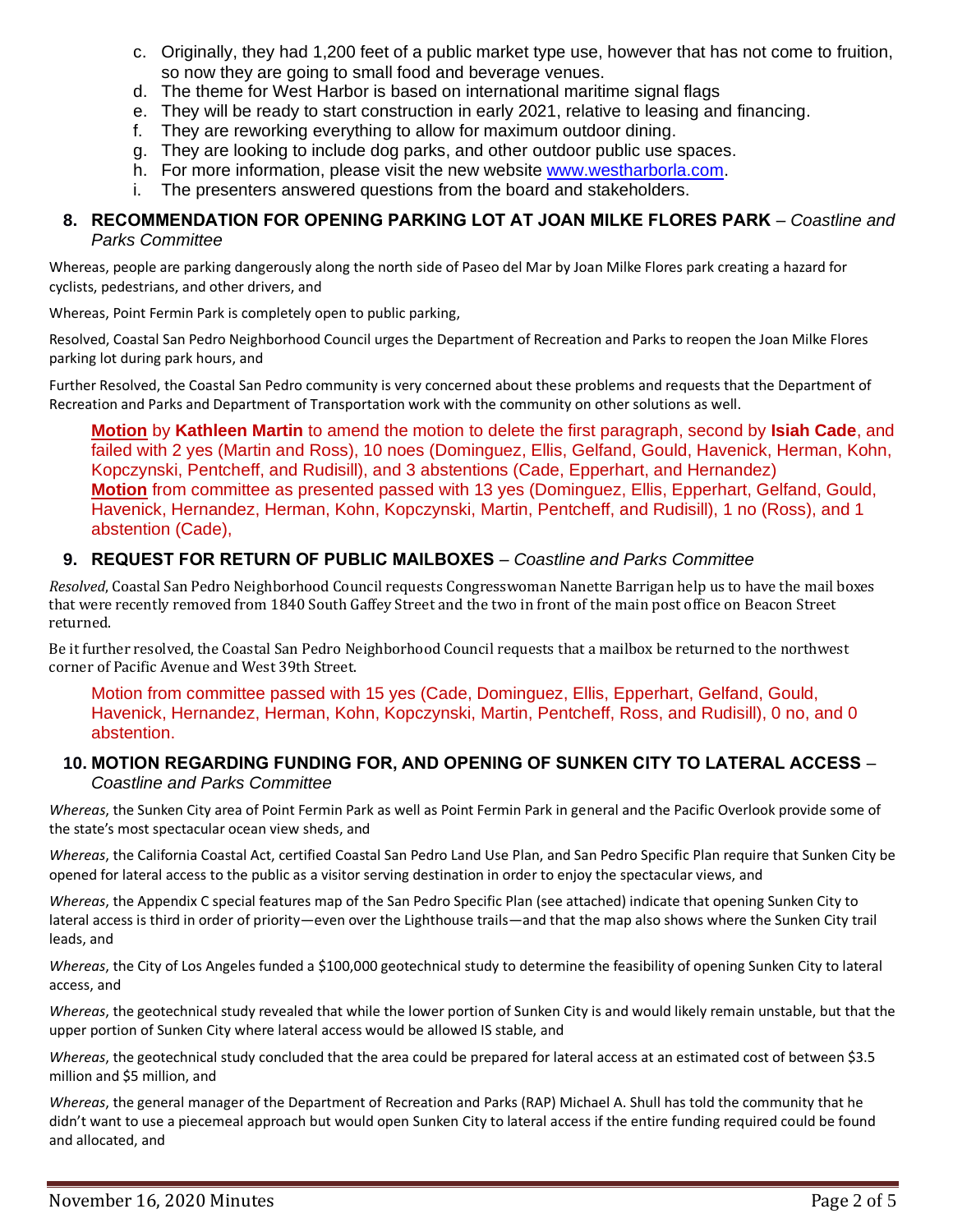*Whereas*, as an example "on December 13, 2017, the Board of Recreation and Park Commissioners (Board) (see attached contract and analysis) approved a proposed agreement with Playpower, Inc. (Contractor), which was later approved by the city council, for asneeded purchase of playground equipment, surfacing, site furnishing and related products and services for a period of four years with one one-year renewal option. The annual contract ceiling amount is \$7 million, and the funding for the projects will be provided from various funding sources, including, but not limited to future County Measure A, Proposition A, Proposition 1C, Proposition K, Quimby, various grants, and donations, and

*Whereas*, every new apartment development in San Pedro is required to provide Quimby funds which are controlled by the council office, and

*Whereas*, "RAP has an ongoing need for the purchase and installation of playground equipment, *surfacing, site furnishings and related products and services* on an occasional and as-needed basis. *The ability to purchase and install such material and equipment is critical to meeting RAP's needs to build new and retrofit and repair existing park property*," from page 2 of Board Report NO. 17-256, and

*Whereas*, at least \$28 million has already been provided by the city for these kinds of projects over the past several years, and

*Whereas*, the San Pedro community is very much in favor of prioritizing the opening of Sunken City to lateral access, and we're aware that the city has a variety of funding sources,

*Therefore be it resolved*, that the Coastal San Pedro Neighborhood Council insists that Councilmember Joe Buscaino and his staff, in coordination with Michael A. Shull and the Department of Recreation and Parks, allocate the \$3.5 million to \$5 million necessary to prepare Sunken City for lateral access to the public as required in the California Coastal Act, and the **CERTIFIED COASTAL SAN PEDRO LAND USE PLAN, AND THE** San Pedro Specific Plan and commence with the implementation of this project in fiscal year 2021, and

*Be it further resolved*, that the Coastal San Pedro Neighborhood Council and the community be involved in the planning stages of this vitally important expansion of Point Fermin Park.

**Motion** by **Noel Gould** to amend the motion to change the second to last paragraph, as noted above, second by **Richard Havenick**, and passed without objection. **Motion** from committee as amended passed with 15 yes (Cade, Dominguez, Ellis, Epperhart, Gelfand, Gould, Havenick, Hernandez, Herman, Kohn, Kopczynski, Martin, Pentcheff, Ross, and Rudisill), 0 no, and 0 abstention.

### **11. MOTION REGARDING CLEANUP OF TRASH AT GULCH ROAD / BEACON STREET GENERATED BY HOMELESS ENCAMPMENTS**

Whereas, over the past month numerous homeless encampments have appeared along Gulch Road between Beacon and Miner Streets in San Pedro, and

Whereas, the homeless population along Gulch Road is generating large piles of trash near the intersection of Gulch and Beacon Street, and

Whereas, the volume of trash far exceeds the disposal capacity of the trash cans available to local residents and the Muller House Museum, and

Whereas, the trash is creating a public health hazard with broken glass, rotted food and human excrement, and

Whereas, the trash piles, at times, encroach on the public right of way, impeding the passage of automobiles and buses, and

Whereas, a local cleanup volunteer indicates he can no longer take the trash from this location due to odor complaints from neighbors near his dumpster, and

Whereas, multiple requests to LA Sanitation via my LA311 for trash pickup at this location result in a response that the request is being "assessed" relative to Homeless Procedures,

Therefore be it resolved, that the Coastal San Pedro Neighborhood Council requests that the Los Angeles Department of Sanitation commence routine trash cleanups along Gulch Road between Beacon and Miner Streets no less frequently than once per week.

Motion from committee with 14 yes (Cade, Dominguez, Ellis, Epperhart, Gelfand, Gould, Havenick, Hernandez, Herman, Kohn, Kopczynski, Pentcheff, Ross, and Rudisill), 0 no, and 1 abstention (Martin).

### **12. COMMENTS REGARDING THE BOARD OF NEIGHBORHOOD COMMISSIONERS' PROPOSED DIGITAL MEDIA POLICY** – *Administrative Operations Committee*

Resolved, the Coastal San Pedro Neighborhood Council offers the following comments regarding the Board of Neighborhood Commissioners' proposed digital media policy:

**THE COASTAL SAN PEDRO NEIGHBORHOOD COUNCIL FINDS THIS PROPOSAL UNACCEPTABLE IN IT'S CURRENT FORM AS IS VIOLATES FUNDAMENTAL AMERICAN RIGHTS; IN PARTICULAR, WE ARE CONCERNED WITH THE FOLLOWING SECTIONS, AMONG OTHERS:**  Section 1: the definition of what is "proper use" of neighborhood councils' communications platforms is too narrow and should be rewritten to include additional purposes.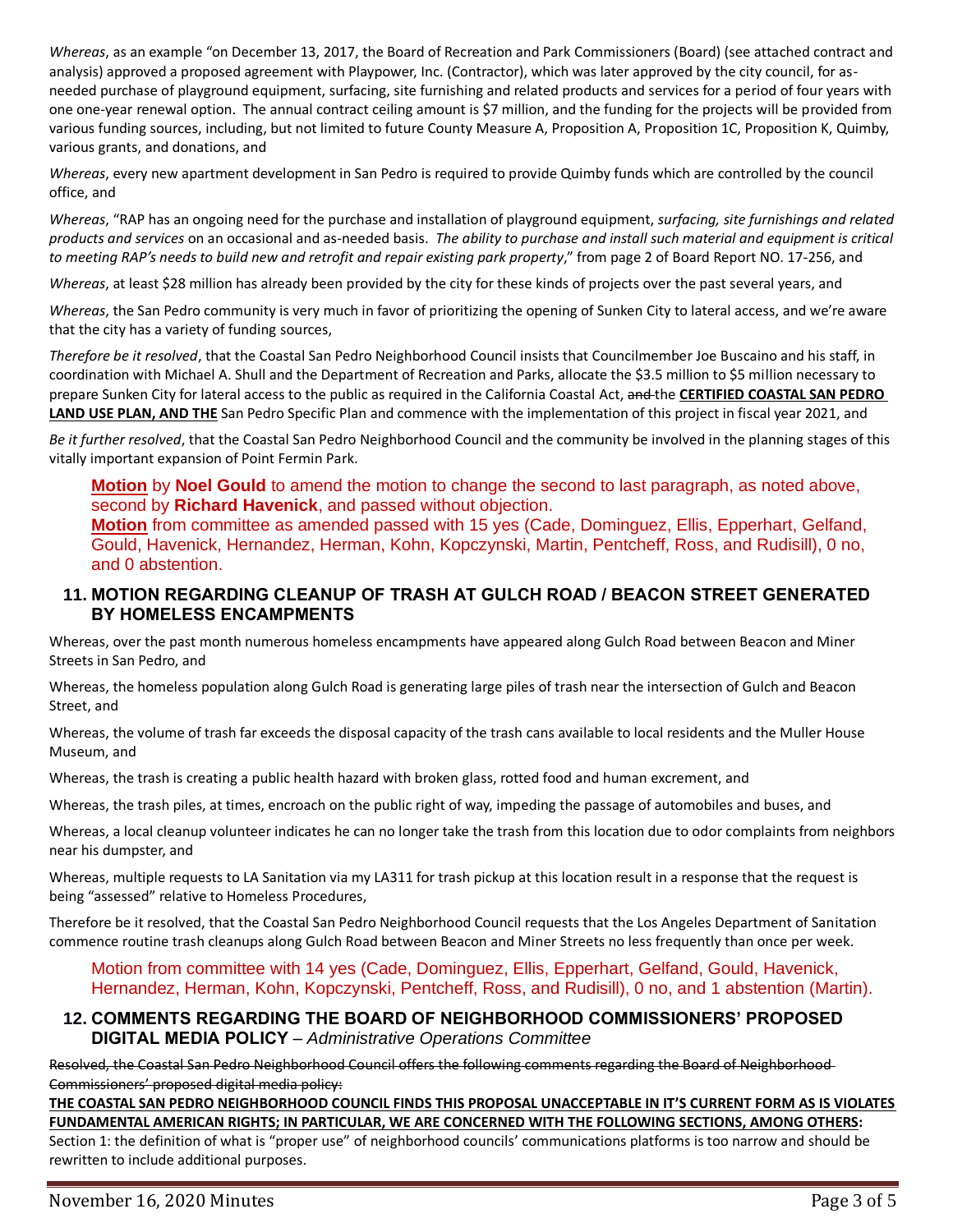Section 9: the wording of this section should be altered to indicate that these are recommendations and not regulations. Section 9.5 should state clearly that no determination of fact regarding use of social media or application of remedies should occur unless, and until, a specific complaint has been made and the grievance process completed.

**Motion** by **Bob Gelfand** to amend the motion to delete the first paragraph and substitute text, as noted above, second by **Noel Gould**, and passed without objection.

**Motion** from committee as amended passed with 15 yes (Cade, Dominguez, Ellis, Epperhart, Gelfand, Gould, Havenick, Hernandez, Herman, Kohn, Kopczynski, Martin, Pentcheff, Ross, and Rudisill), 0 no, and 0 abstention.

# **13. RE-EVALUATION OF RISKS POSED BY RANCHO LIQUID PROPANE STORAGE FACILITY –**

*Environment and Sustainability Committee*

Whereas, the Northwest San Pedro Neighborhood Council adopted a resolution (defined further below) requesting the re-evaluation of risks posed by the Rancho liquid propane storage facility and the immediate implementation of associated actions; and,

Whereas the Coastal San Pedro Neighborhood Council adopted resolutions requesting the closure or relocation of the Rancho LPG facility and the evaluation of risks associated with the facility;

Therefore, be it resolved, the Coastal San Pedro Neighborhood Council supports the Northwest San Pedro Neighborhood Council's resolution requesting the re-evaluation of risks and the recommendation of associated immediate actions.

# **FURTHER BE IT RESOLVED, THE COASTAL SAN PEDRO NEIGHBORHOOD COUNCIL OF THE HARBOR ALLIANCE OF NEIGHBORHOOD COUNCILS (HANC) INVITES THE OTHER NEIGHBORHOOD COUNCILS IN THE HARBOR AREA ALLIANCE TO DO LIKEWISE.**

### *Northwest San Pedro Neighborhood Council Board Resolution Adopted November 9, 2020*

Therefore, the Northwest San Pedro Neighborhood Council requests that the Governor of California, Mayor of Los Angeles, Port of Los Angeles, and the Los Angeles Unified School District each take steps to ensure that the various risks posed by the operation of the Rancho LPG storage facility are re-evaluated, and that the Governor and Mayor ensure that such renewed efforts are coordinated with the appropriate California state and local agencies, commissions, the California Legislature, and the relevant federal departments and agencies.

The following items should be considered for immediate action:

- 1. The conversion of the existing temporary month-to-month Westmont rail- spur operating agreement to a long-term lease with all the terms of such an agreement including a new risk assessment.
- 2. The amendment of the operating agreement and rail spur permit to reflect the transport of hazardous material.
- 3. The amendment of the operating agreement and rail spur permit to include insurance commensurate with the risk for that use considering its dangerous nature in close proximity to a dense population and the fair market value of property assets subject to harm from an accident.

The hiring of a consultant by LAUSD to prepare the required safety studies for the schools near the Rancho LPG facility, including an evacuation plan and reasonable mitigation measures.

**Motion** by **Richard Havenick** to amend the motion to add the following text **FURTHER BE IT RESOLVED, THE COASTAL SAN PEDRO NEIGHBORHOOD COUNCIL OF THE HARBOR ALLIANCE OF NEIGHBORHOOD COUNCILS (HANC) INVITES THE OTHER NEIGHBORHOOD COUNCILS IN THE HARBOR AREA ALLIANCE TO DO LIKEWISE**, as noted above, second by **Noel Gould**, and passed without objection.

**Motion** from committee as amended passed with 15 yes (Cade, Dominguez, Ellis, Epperhart, Gelfand, Gould, Havenick, Hernandez, Herman, Kohn, Kopczynski, Martin, Pentcheff, Ross, and Rudisill), 0 no, and 0 abstention.

# **14. COMMITTEE REPORTS**

- a. Administrative Operations Committee Chair Dean Pentcheff
	- i. They have received a re-write on the bylaws from the Department of Neighborhood Empowerment (DONE). He will bring them to committee if there are any alterations of note.
- b. Communications Committee Chair Shannon Ross No new information
- c. Emergency Preparedness and Public Safety Committee Chair Bob Gelfand No new information
- d. Parks and Coastline Committee Chair Noel Gould i. The next meeting will be on Wednesday, December 2<sup>nd</sup> at 6:30 p.m.
- e. Sunken City Ad Hoc Committee Chair Noel Gould No new information
- f. Environment and Sustainability Committee Chair Richard Havenick No new information
- g. Homelessness Committee Chair Kathleen Martin
	- i. Ms. Martin commented that the annual homeless count will be in January.